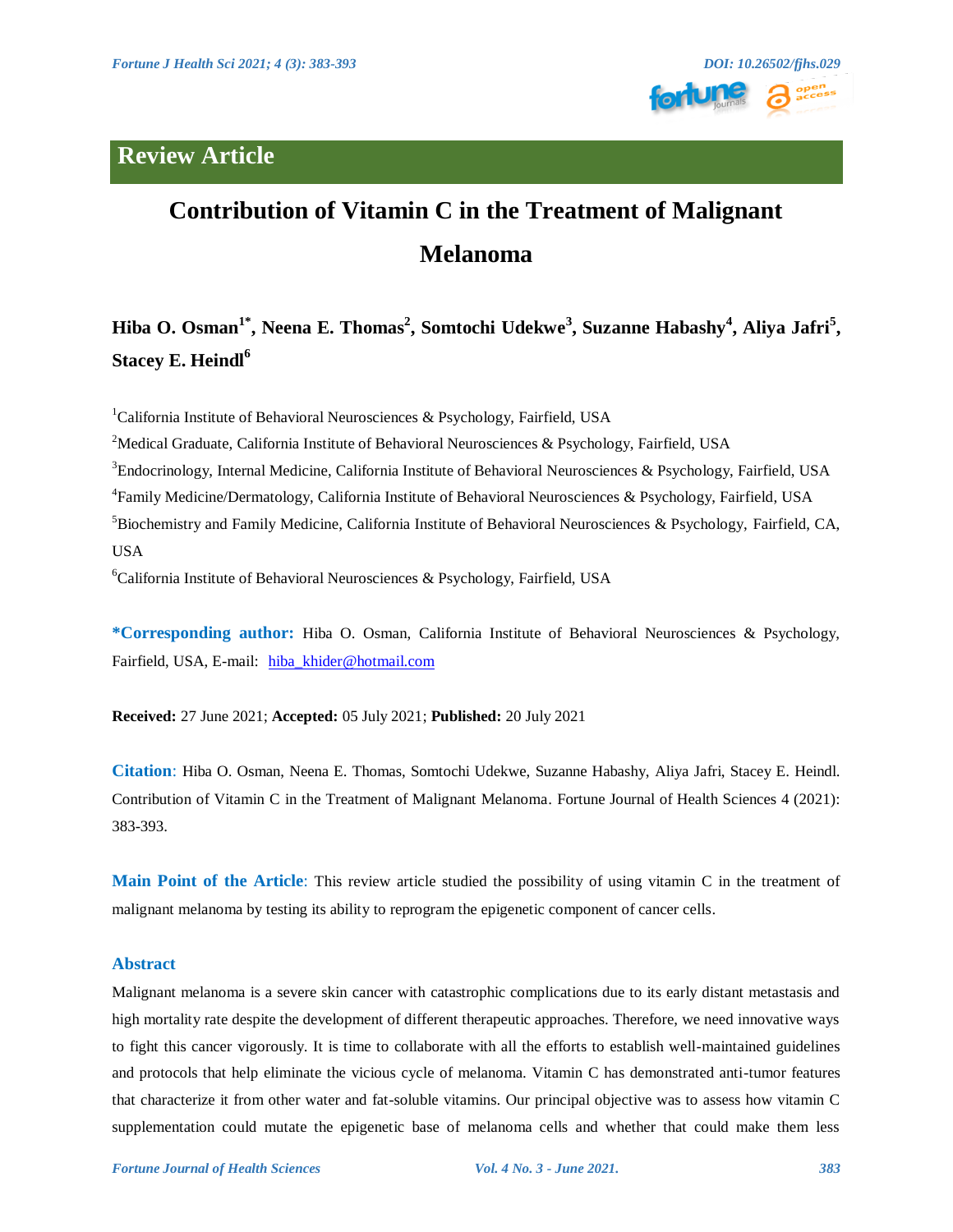aggressive. We also looked at how vitamin C could induce cell death within melanoma cell lines. Furthermore, we investigated the sensitizing sequel of vitamin C on melanoma and how they can improve other chemotherapy capacities. This review aims to contribute to vitamin C's launch as a potent anti-cancer that could limit melanoma morbidness and death rate.

**Keywords:** vitamin c, adjuvant treatment, malignant melanoma

# **1 Introduction**

About 85,686 melanoma cases were discovered in the United States in 2017, out of which 8,056 lost their lives due to the disease. It is estimated that 23 in 100,000 individuals are diagnosed with melanoma [1]. Malignant melanoma is becoming more common and has an aggressive pattern because of its rapid spread and presentation. Hence, the focus of modern medicine has been evolving over the years to tackle this cancer. Despite this, there is no curative therapy that could prevent it from recurrence or metastases.

### **1.1 Surgery**

As seen in figure 1, surgical removal of the initial lesion is the fundamental treatment for most melanoma stages. However, additional, more aggressive surgery may be needed based on the type and the clinical stage of the malignant melanoma [2]. For skin lesions larger than one millimeter, sentinel lymph node biopsy (SLNB) must be performed [2].



**Figure 1:** Treatment of cutaneous melanoma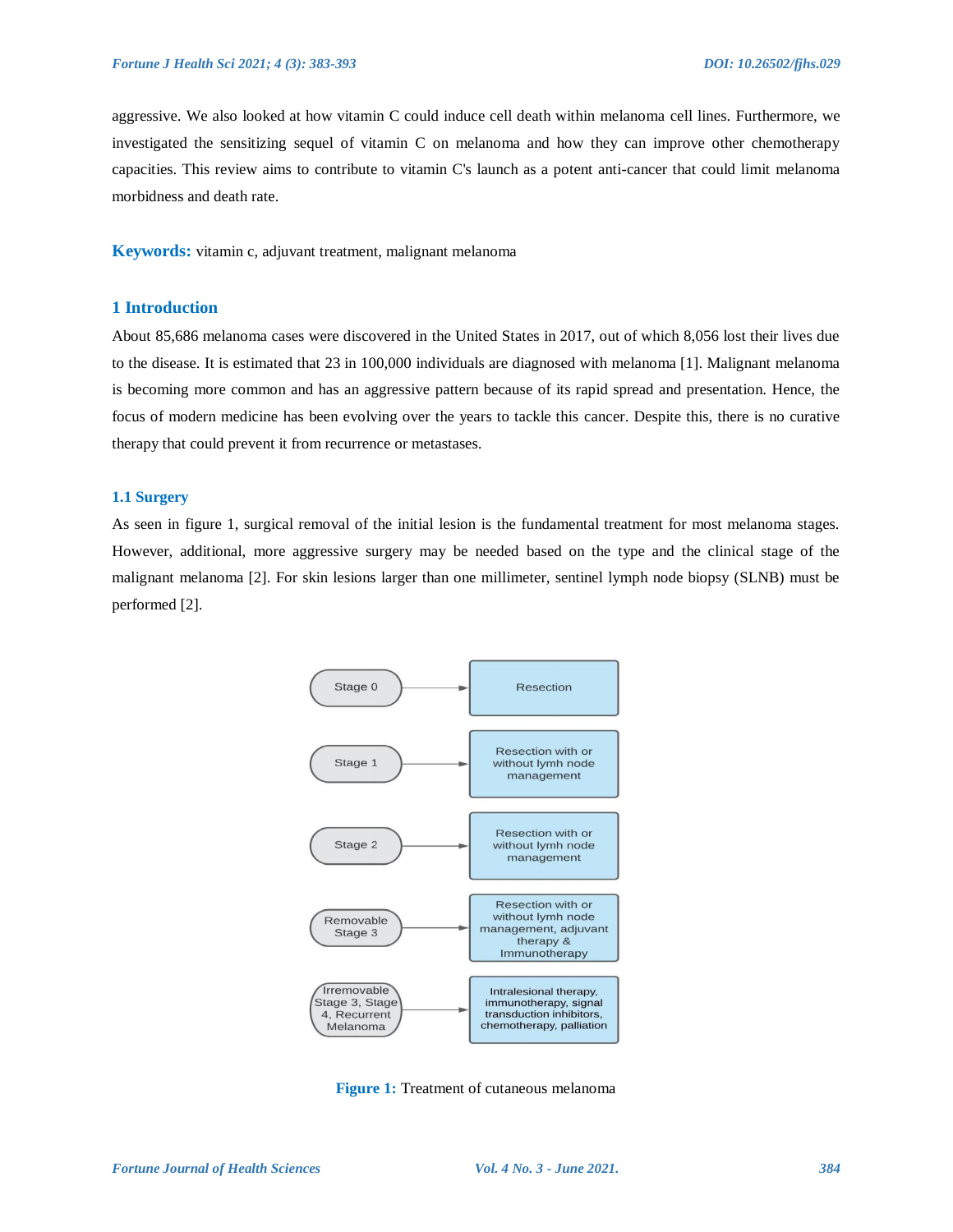### **1.2 Adjuvant Treatment**

Adjuvant treatment with Interferon Alpha 2b has been considered for surgically excised melanoma, which is > 2mm in size, with or without local lymph node metastases [3,4]. The observed improvement in life expectancy and relapse-free survival, however, was minimal [3,5,6]. Nowadays, Nivolumab, Pembrolizumab, or Dabrafenib-Trametinib is advocated for surgically removed tumors with a high re-occurrence rate with BRAF V600E or V600K mutations [7]. For BRAF classified Melanoma, Nivolumab or Pembrolizumab is used [7].

#### **1.3 Alternative Options**

When a surgical option is not suitable, other treatment modes include radiotherapy, topical imiquimod and cryosurgery [2].

# **1.4 Vitamin C**

Vitamin C is a water-soluble vitamin that has antioxidant, immune enhancement, wound healing and antiinflammatory effects. It was speculated that a large amount of intravenous vitamin C could cure complicated cancers by Ewan Cameron and Linus Pauling back in 1970. However, its use for this purpose remains debatable [8, 9].

A high level of hypoxia-inducible factor-1 alpha (HIF-1 alpha) is being revealed in melanoma cases under normal oxygen conditions as opposed to other cancers [10]. The suppression of 5-hydroxymethycystosine (5-hmc) is the epigenetic characteristic of melanoma, which can help diagnose and predict the outcome of the disease [11]. It is noted that vitamin C (ascorbic acid) diminishes the role of HIF-1 alpha in malignant melanoma [12]. Moreover, it augments the 5hmc levels in melanoma cells and reduces melanoma's virulent shape [13]. Furthermore, sodium ascorbate stimulates apoptosis in A375.S3 melanoma cells through catalyzation of caspase 3, raising p53, p21, and cellular Ca and weakening the mitochondrial membrane potential [14].

# **1.5 Clinical Application of Vitamin C in Melanoma Treatment**

The fatality rate related to malignant melanoma has been a considerable burden even with today's medical development and technology. Crucial steps should be taken to combat this cancer and improve the overall survival rate. Vitamin C is anticipated to play a vital role in cancer treatment in general and malignant melanoma in particular due to the above observed molecular effects. Therefore, further studies need to be conducted to correctly evaluate vitamin C's role in transforming the genetic nature of melanoma. This review article considers different types of research that investigate vitamin C's role as adjuvant therapy in the treatment of melanoma.

# **2 Review**

#### **2.1 Discussion**

The mortality rate from melanoma is worsening more than ever because of the lack of curable and efficient treatment options. This review focuses on vitamin C's role, that has been tested in several studies, in the treatment of cutaneous melanoma. Our databases included PubMed, which yielded 136 studies related to vitamin C using the keywords "vitamin C" and "treatment of malignant melanoma" alone or in combination. We included studies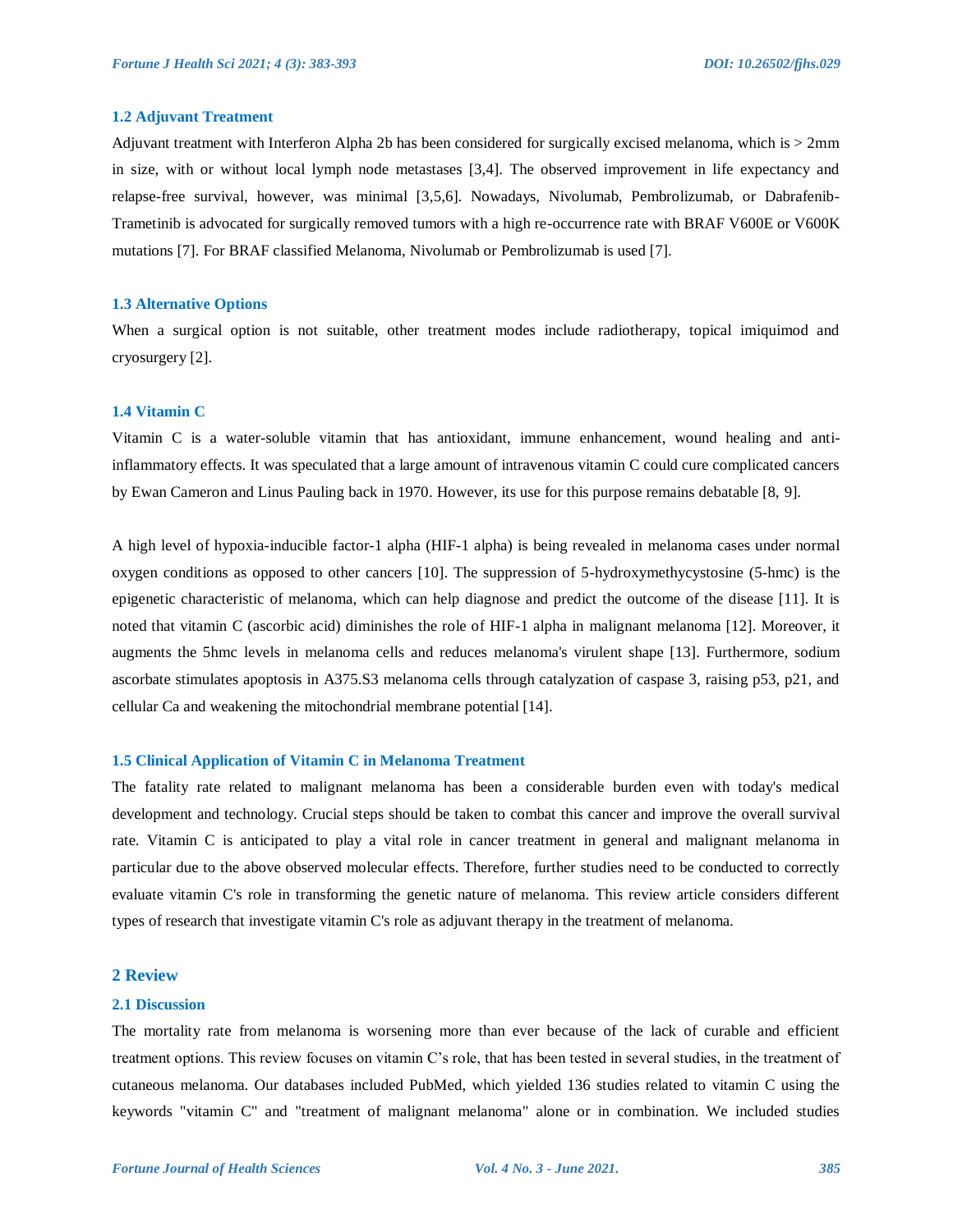between 1990 to 2020, abstract and free full-text papers. Our search also included human and animal studies. After manually reviewing each paper for relevance to our topic, we were left with 11 papers. All the obtained articles were in English, and none of them is duplicated.

### **2.2 Epigenetic Programming of Melanoma by Vitamin C**

Melanoma and other neoplasms have been marked by deprivation of 5hmc [13, 15-18]. The reduced level of Teneleven Translocation (TET) family dioxygenase contributed enormously to the suppression of 5hmc as TET enzymes stimulate its production [13]. This review article investigated whether vitamin C can re-program the epigenetic content of melanoma cells by reversing its pathophysiology. A study in 2015 by Gustafson et al. was conducted using in vitro testing of basically cultivated normal human cells and multiple melanoma cells utilizing qRT-PCR (Real-Time Quantitative Reverse Transcription Polymerase Chain Reaction) [13]. It concluded that a small amount of vitamin C at bodily need could substitute TETs in repairing 5hmc levels in melanoma cells (Table 1) [13]. It also proved that vitamin C at this small dose could modify A2058 melanoma cells' aggressive pattern by hampering their relocation and impeding anchorage-independent proliferation [13]. This research shows us the effect of a water-soluble vitamin on cancer cells. However, the limitation of this study is that it was conveyed in a stimulating environment rather than in real patients.

Another in vitro study conducted by Venturelli et al. in 2014 revealed that ascorbate's blood level is usually lesser in stage 4 melanoma patients than in the average population, and melanoma treatments make it even worse [19,20]. Their study also clarified that modifying the epigenetic component of melanoma cells can be attained through injecting a large amount of ascorbate intravenously [19]. It showed that BLM melanoma cells entered into two apoptosis levels within 12 hours apart following 8mM ascorbate dose [19]. Moreover, this dose obstructs DNA methyl transferase (DNMT) action in melanoma cells (Table 1) [19]. We can see the tremendous prospect that vitamin C could play in modifying how we treat cancer. Again this study was conducted in vitro, which is a limitation, as we require evidence-based trials to demonstrate vitamin C efficacy.

An exploratory study by Cavicchio et al. in 2017 showed that potassium ascorbate with ribose (PAR) could improve the expression of Connexin 43 on A375 melanoma cells in a 2D sample, which consequently led to blocking cell growth (Table 1) [21]. This result was also verified in 3D sample testing [21]. This kind of research spots light on how PAR might impact the changing genetic behavior of melanoma. Nonetheless, experimental studies have different conditions from that of real patients, which could be considered a weak area of this study.

**Table 1:** Description of selected studies on epigenetic programming

5hmc: 5-hydroxymethycystosine, DNMT: DNA methytransferase, PAR: potassium ascorbate with ribose

| <b>Study</b>       | Year | Conclusion                                                         |
|--------------------|------|--------------------------------------------------------------------|
| Gustafson et al.   | 2015 | Vitamin C rebuilds 5hmc in melanoma cells and changes the physical |
| $\lceil 13 \rceil$ |      | composition of melanoma                                            |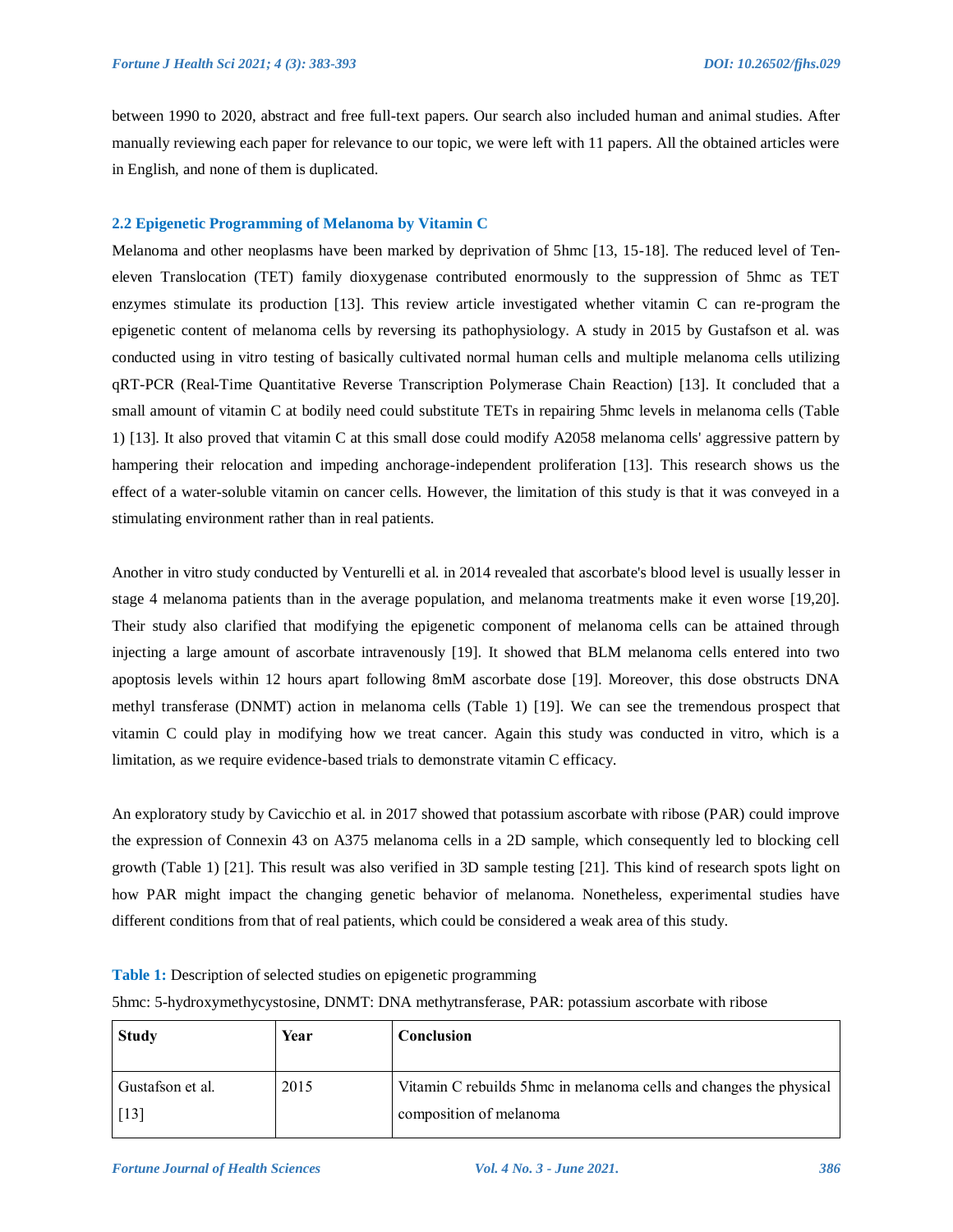| Venturelli et al.<br>$\lceil 19 \rceil$ | 2014 | There is a surge of BLM melanoma cells in apoptosis, which impedes<br>DNMT in melanoma cells |
|-----------------------------------------|------|----------------------------------------------------------------------------------------------|
| Cavicchio et al.<br>$\lceil 21 \rceil$  | 2017 | PAR raises Connex in 43 levels leading to hindering of cell growth                           |

# **2.3 Vitamin C Causes Melanoma Cell Apoptosis**

Studies done by Mark Levine's group at the National Cancer Institute proved that vitamin C could destroy malignant cells while being less harmful to normal body cells [22-25]. Some surveys tried to inspect how vitamin C can induce melanoma cells' death, making it less disruptive. As we can see in table 2, an in vitro study by Chen et al. in 2019 found that the A375 melanoma cell line of humans was destroyed, and their proliferation was hindered when treated with vitamin C [22]. The cell death in the melanoma cell line was attributed to diminishing the mitochondrial membrane potential, stimulation of caspase-9 and caspase-3 and amplifying the proportion of Bax/Bcl-2 [22]. This paper reflects the high likelihood that vitamin C may be considered an anti-cancer treatment one day, provided that its apoptotic effect is being demonstrated in a clinical setting. This brings us to the point that although this study seems promising for the future of cancer therapy, more studies need to investigate vitamin C efficacy further.

Consistent with Chen et al. result, another study in an artificial environment setting by Mustafi et al. in 2017 also concluded that a physiological dose of ascorbate promoted Bax and caspases stimulation within the membrane of the mitochondria with Bcl-xl detachment from the membrane [26]. This effect is associated with cell death in A2058 melanoma cells due to the downgrading effect of ascorbate on Clusterin (CLU) gene expression (Table 2) [26]. The similarity of these two studies in some aspects asserts that vitamin C could be a potential apoptotic agent that can reverse various pathological conditions via catalyzing the Bax and caspases processes. However, the limitation of every in vitro study is that it still lacks the in vivo factors that display different biological interactions with various environmental and genetic elements.

| <b>Study</b>             | Year | <b>Conclusion</b>                                         |
|--------------------------|------|-----------------------------------------------------------|
| Chen et al.<br>$[22]$    | 2019 | Vitamin C results in apoptosis of A375 melanoma cell line |
| Mustafi et al.<br>$[26]$ | 2017 | Ascorbate produces cell death in A2058 melanoma cells     |

**Table 2:** Selected studies on melanoma cell apoptosis

#### **2.4 Sensitizing of Melanoma cells by Vitamin C**

The anti-tumor features of bromodomain and extra terminal inhibitors (BETi) have created motivation and demand for researchers to assess its strength and effectiveness in treating cancers [27,28]. Mustafi et al. in 2018 tested a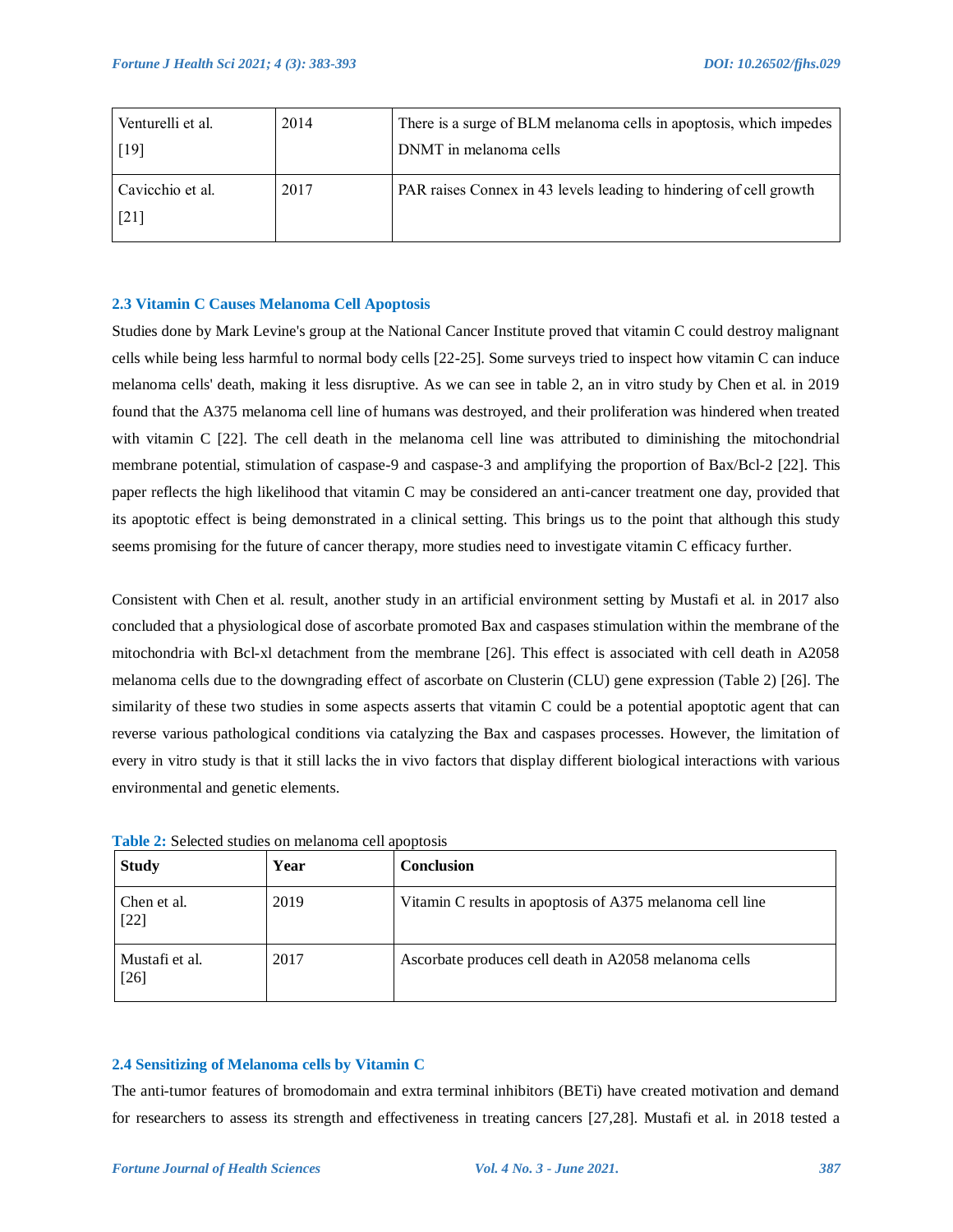group of cultivated melanoma cells where some of the cells were exposed to ascorbate while others were not [27]. Their study demonstrated that ascorbate improved BETi effectiveness by minimizing histone H4 acetylation, and thus bromodomain (BRD) proteins will be left with fewer binding spots (table 3)[27]. Ascorbate could facilitate the way that other chemotherapy and immunotherapy work making their job easier.

The worst scenarios of cancer attacking various structures are adherence to other cells, downregulation of extracellular matrix (ECM) and moving freely between broken matrix [29,30]. Ascorbic acid synthesized in many animals is essential for collagen manufacturing and ECM integrity [29,31]. Cha et al. conducted an animal study in 2013 where they compared the impact of ascorbate supplementary on female gluconolactone oxidase (Gulo) knockout mice versus a control group of mice with no ascorbate in their diet [29]. They were further subdivided into two more groups; BT6FO melanoma was administered to one group while 4T breast cancer cells were given to the second group [29]. The study indicated that the melanoma group showed an enormous drop in cancer metastases, interleukin (IL)-6 and vascular endothelial growth factor (VEGF) compared to the ascorbate deficient mice (Table 3) [29]. The breast cancer group revealed a fall in IL-6 amount and cancer mass and proliferation [29]. Although this study explored multiple areas in the vitamin C mechanism of action in tumors, a comprehensive case-control study in humans would give a thorough understanding of how ascorbate could fight these tumor cells.

Impressively, an in vitro study by Tremante et al. in 2015 stated that negligible apoptosis causing dose of 1.5 µM Alpha-tocopheryl succinate (Alpha-TOS), 0.2 µM vitamin K3 (VK3) and 20 µM ascorbic acid (AA) admixture could stimulate natural killer (NK) cell ligands [32]. It also demonstrated that it could induce apoptosis in melanoma cells [32]. The idea of having naturally inter-mixture supplements that can combat cancer by positively motivating our immune system to fight it sounds encouraging; however, this study's limitation is the down-regulation of NK ligands in a few melanoma line samples instead of up-regulating them makes it a feeble proposal.

Several research pieces linked cancer AA amount, low HIF-1 alpha and improving relapse-free survival [33,34]. Slackened AA level within a cancer cell is postulated to take part in the lack of HIF-1 alpha balancing in melanoma [33]. A study by Miles et al. in 2015 investigated cultured melanoma cell lines, and they advocated the effect of AA and ascorbate 2-phosphate (A2P) on shrinking HIF-1 alpha protein and transcription in widely spread melanoma cells [33]. Despite the encouraging results of AA and A2P in organizing HIF-1 alpha in tumor cells, this experiment's testing environment makes the suggested hypothesis weak unless empowered by evidence-based studies.

A review article by Wang et al. in 2018 was compatible with what we had obtained from other studies for this paper. They highlighted vitamin C's role in attenuating B16FO melanoma metastasis and halting 4T1 breast cancer proliferation in mice [29,35]. The article also mentioned how vitamin C could minimize cancer size and aggressiveness in mice via halting HIF-1 alpha transcriptional activity [33,35,36]. The study further emphasized that vitamin C boosts 5hmc in melanoma cells, consistent with our previous findings [13,35]. Contrary to the common notion, their study stated that caucasian females who consume a large amount of vitamin C from food have a high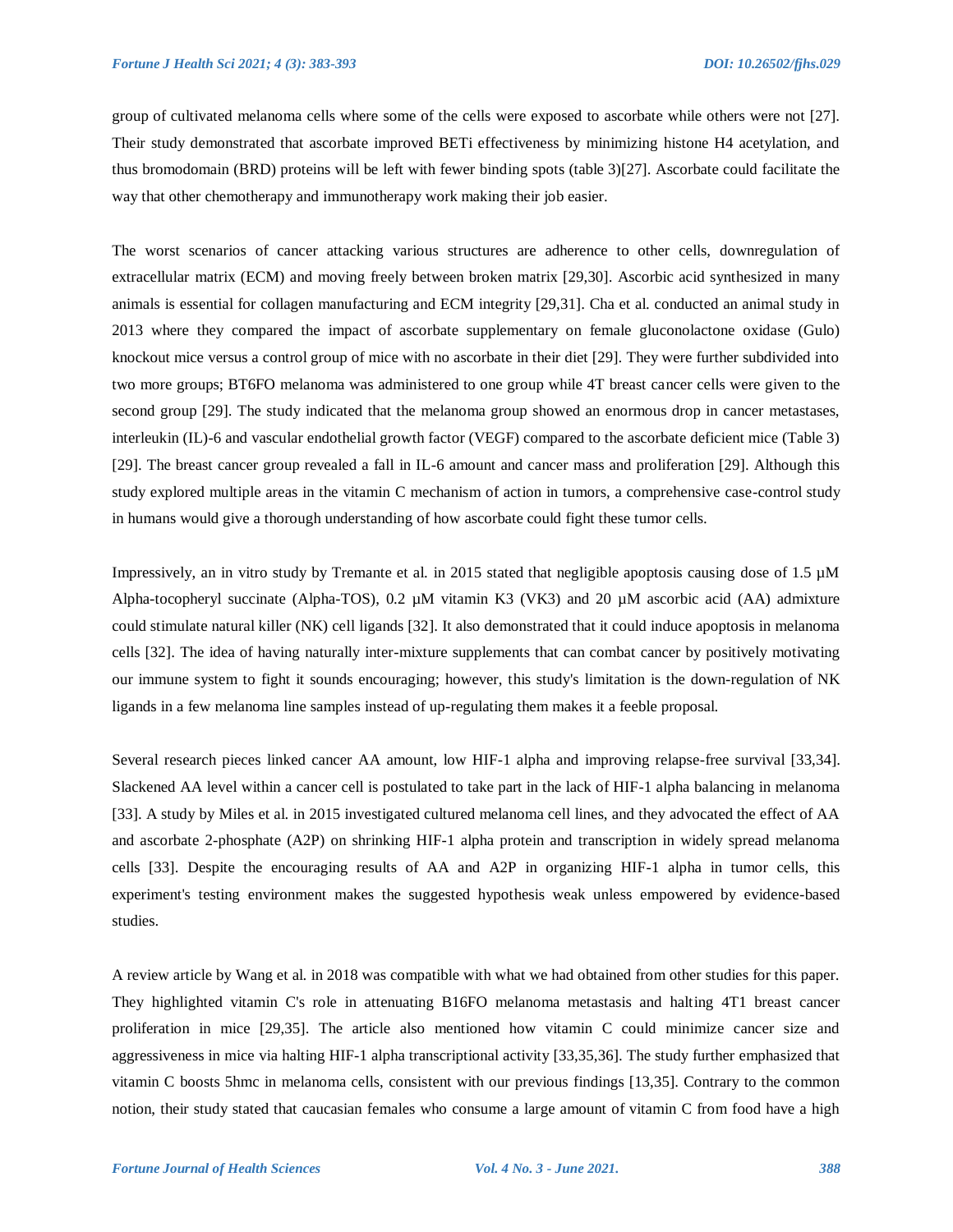chance of having melanoma and that vitamin C level can solely be raised via intravenous administration (Table 3) [35,37,38]. Although this article has some identical findings with ours, the last part disregards the importance of vitamin C, which we are trying to endorse as conventional medicine in treating melanoma. Additionally, we question their conclusions, as vitamin C has already demonstrated multiple anticancer features in several research papers.

**Table 3:** Description of selected studies on melanoma cell sensitization

BETi: Bromodomain and extraterminal inhibitors, glu KO: gulonolactone oxidase knockout, Alpha-TOS: Alphatocopheryl succinate, VK3: Vitamin K3, AA: Ascorbic Acid, NK: natural killer, A2P: ascorbate 2-phosphate, mets: metastases, HIF-1alpha : Hypoxia-Inducible Factor-1alpha

| <b>Study</b>              | Year | Conclusion                                                                                                                                                                                                            |
|---------------------------|------|-----------------------------------------------------------------------------------------------------------------------------------------------------------------------------------------------------------------------|
| Mustafi et al.<br>$[27]$  | 2018 | Ascorbate makes melanoma cells more sensitive to BET treatment                                                                                                                                                        |
| Cha et al.<br>$[29]$      | 2013 | Supplementary ascorbate impeded metastasis, cancer proliferation and<br>cytokine production in gluo KO mice                                                                                                           |
| Tremante et al.<br>$[32]$ | 2015 | Alpha-TOS, VK3 and AA admixture can stimulate NK                                                                                                                                                                      |
| Miles et al.<br>$[33]$    | 2015 | AA and A2P diminishes HIF-1 alpha role in melanoma                                                                                                                                                                    |
| Wang et al.<br>$[35]$     | 2018 | Vitamin C reduces melanoma mets and reduces breast cancer in mice by<br>decreasing HIF-1 alpha and improving 5hmc.<br>Contradicting view: higher risk of melanoma in white women taking large<br>amounts of vitamin C |

# **2.5 Vitamin C as Adjuvant Therapy to IL-2**

Interleukin-2 (IL-2) is one of the most archaic tumor immunotherapies that showed efficacy in improving high-stage melanoma and renal cell carcinoma outcomes. However, its adverse side effects make it less desirable as a cancer therapy [39]. A review article by Wagner et al. in 2014 suggested the utilization of intravenous AA as adjuvant therapy to IL-2 [39]. It supported its view that IL-2 results in a critical plunge of blood AA content, and giving AA injection will spike it and improve cytotoxicity associated with IL-2 as well (Table 4) [39]. Also, vitamin C has a frank anticancer property, making it more favorable instead of other agents introduced to control IL-2 toxicity and might inhibit its treatment mechanism [39]. With its optimistic view about vitamin C as an adjuvant to IL-2, this article requires supporting clinical and practical investigating studies that reinforce its speculation.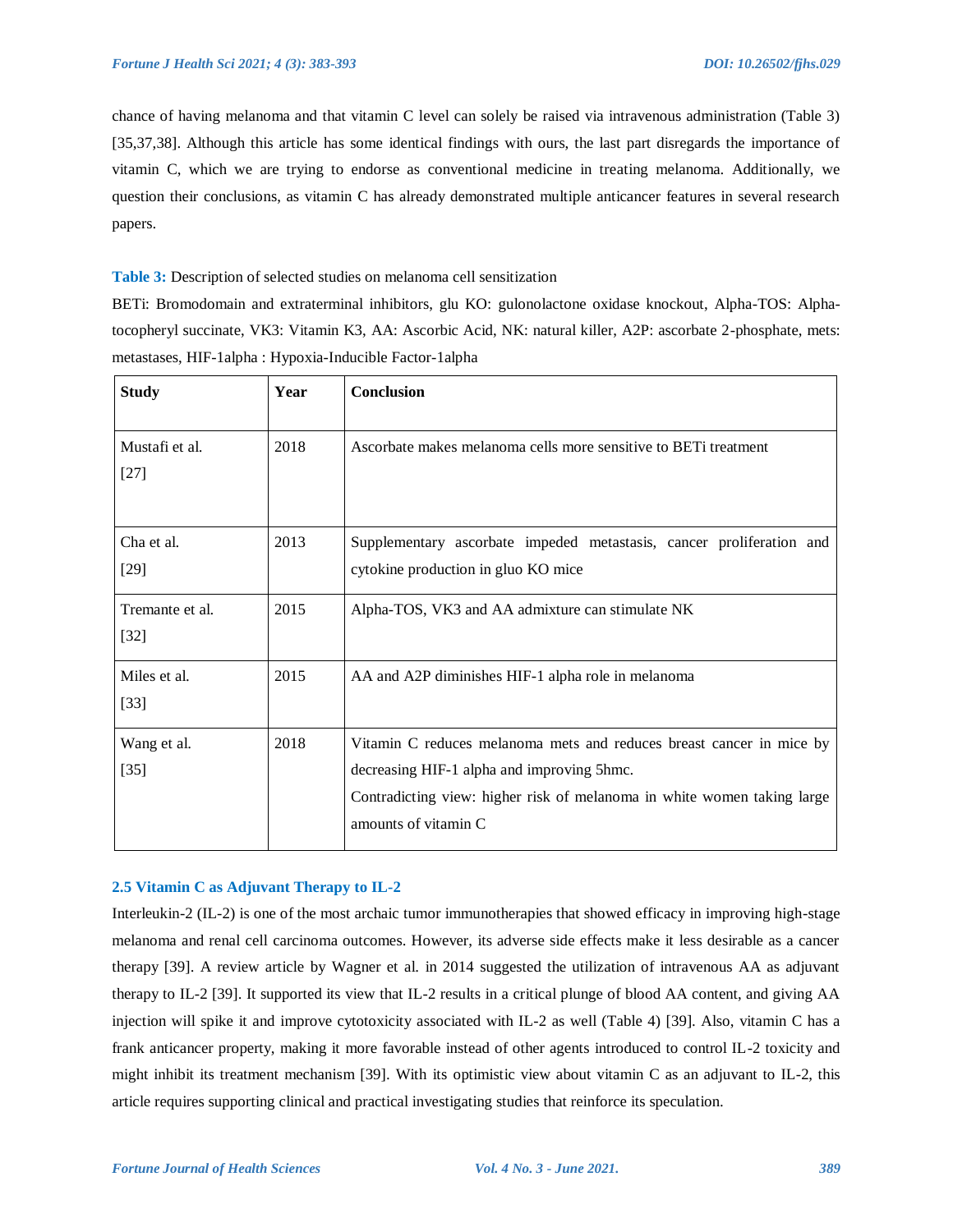| <b>Study</b>            | Year | Conclusion                                                                                                 |
|-------------------------|------|------------------------------------------------------------------------------------------------------------|
| Wagner et al.<br>$[39]$ | 2014 | Supporting the use of vitamin C as adjuvant treatment to IL-2 to lower the<br>noxious side effects of IL-2 |

**Table 4:** Depiction on the selected study on adjuvant therapy IL-2: Interleukin-2

# **3. Limitations**

Our data source comprises in vitro studies, one experimental animal study and two review articles. This entails the difficulty we have faced in making a factual and concise evidence-based outcome regarding vitamin C in its use in cancer therapy. Nevertheless, to support our hypothetical theory about vitamin C in treating melanoma as monotherapy or adjuvant therapy, we still need a considerable amount of retrospective and prospective researches in humans.

# **4. Conclusion**

This review article intended to study the potential use of vitamin C as an adjuvant treatment for malignant melanoma. It was shown that vitamin C could rearrange the epigenetic pattern of melanoma cells by re-establishing its 5hmc content, modifying the harshness and severity of the disease, blocking its DNMT activity and enhancing connexin 43 expression. Vitamin C also causes apoptosis of A375 and A2058 melanoma cell lines via activation of the caspase pathway and rising bax/bcl-2 ratio. It sensitizes melanoma by slumping HIF-1 alpha protein and transcriptional factor, decreasing inflammatory cytokines and reducing cancer metastasis. Moreover, it ameliorates the anti-tumor BETi effect and lowers IL-2 toxicity. Our future recommendations involve more longitudinal experimental research with clinical trials that test the efficacy, safety, and mechanism of vitamin C in real melanoma patients. Additionally, providing more accurate findings and eliminating bias.

Currently, vitamin C is suggested to be given as a supplement in any melanoma patients as part of their treatment regime and perhaps consider intravenous vitamin C in the near future when clinical evidence from various studies supports its use. We think this review article can benefit the studies already devoted to vitamin C use as anticancer therapy. It highlights the role that vitamin C could play in transforming the way we treat malignant melanoma, especially since there is no definite cure, and the number of patients affected by melanoma is increasing steeply.

# **References**

- 1. (Centers for Disease Control and Prevention: 2020, Accessed). Accessed: December 12, 2020.
- 2. Bichakjian CK, Halpern AC, Johnson TM et al. M., … American Academy of Dermatology. Guidelines of care for the management of primary cutaneous melanoma. American Academy of Dermatology. Journal. of the American Academy of Dermatology 65 (2011):1032-1047.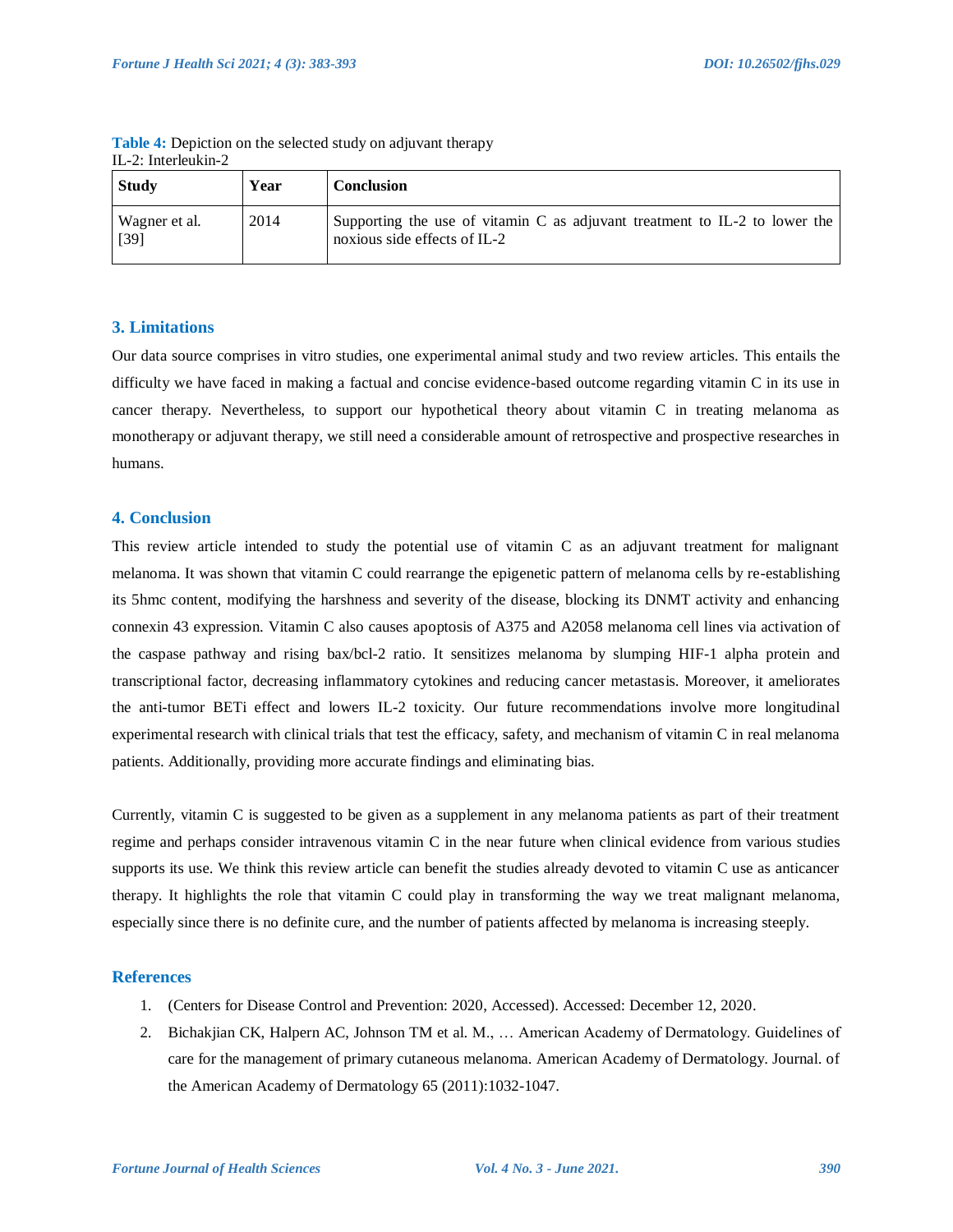- 3. Garbe C, Eigentler TK, Keilholz U et al. Systematic review of medical treatment in melanoma: current status and future prospects. The Oncologist 16:5-24.
- 4. Molife R, Hancock BW. Adjuvant therapy of malignant melanoma. Crit Rev Oncol Hematol 44 (2002):81- 102.
- 5. Wheatley K, Ives N, Hancock B et al. Does adjuvant interferon-alpha for high-risk melanoma provide a worthwhile benefit? A meta-analysis of the randomised trials. Cancer Treat Rev 29 (2003):241-252.
- 6. Mocellin S, Pasquali S, Rossi CR, et al. Interferon alpha adjuvant therapy in patients with high-risk melanoma: a systematic review and meta-analysis. J Natl Cancer Inst. 102 (2010):493-501.
- 7. Petrella TM, Fletcher GG, Knight G et al. Systemic adjuvant therapy for adult patients at high risk for recurrent cutaneous or mucosal melanoma: an Ontario Health (Cancer Care Ontario) clinical practice guideline. Current oncology (Toronto, Ont.) 27:43-52.
- 8. Wilson MK, Baguley BC, Wall C et al. Review of high-dose intravenous vitamin C as an anticancer agent: High-dose IV vitamin C as anticancer agent. Asia-Pacific Journal of Clinical Oncology 10:22-37.
- 9. Cameron E, Pauling L. Supplemental ascorbate in the supportive treatment of cancer: Prolongation of survival times in terminal human cancer. Proceedings of the National Academy of Sciences. of the United States of America 73:3685-3689.
- 10. Kuphal S, Winklmeier A, Warnecke C et al. Constitutive HIF-1 activity in malignant melanoma. European Journal of Cancer (Oxford. England 46 (1990):1159-1169.
- 11. Lian CG, Xu Y, Ceol C et al. Loss of 5-hydroxymethylcytosine is an epigenetic hallmark of melanoma. G Xu Y, Ceol C, Wu F, Larson A, Dresser K, Xu W, Tan L, Hu Y, Zhan Q, Lee CW, Hu D, Lian BQ, Kleffel S, Yang Y, Neiswender J, Khorasani AJ, Fang R, Lezcano C, Duncan LM (2012):5-150.
- 12. Fischer AP, Miles SL. Ascorbic acid, but not dehydroascorbic acid increases intracellular vitamin C content to decrease Hypoxia Inducible Factor -1 alpha activity and reduce malignant potential in human melanoma. Biomed Pharmacother. 86 (2017):502-513.
- 13. Gustafson CB, Yang C, Dickson KM et al. Epigenetic reprogramming of melanoma cells by vitamin C treatment. Clinical epigenetics 7:51-10.
- 14. Lin SY, Lai WW, Chou CC et al. Sodium ascorbate inhibits growth via the induction of cell cycle arrest and apoptosis in human malignant melanoma A375.S2 cells. Melanoma Research 16:509-519.
- 15. Ko M, Huang Y, Jankowska AM et al. Impaired hydroxylation of 5-methylcytosine in myeloid cancers with mutant TET2. Nature 468:839-843.
- 16. Xu W, Yang H, Liu Y et al. Oncometabolite 2-hydroxyglutarate is a competitive inhibitor of αketoglutarate-dependent dioxygenases. Cancer Cell 19:17-30.
- 17. Lian CG, Xu Y, Ceol C, et al. Loss of 5-hydroxymethylcytosine is an epigenetic hallmark of melanoma. Cell 150:1135-1146.
- 18. Gambichler T, Sand M, Skrygan M, et al.: Loss of 5-hydroxymethylcytosine and ten-eleven translocation 2 protein expression in malignant melanoma. Melanoma Research 23:218-220.
- 19. Venturelli S, Sinnberg TW, Berger A et al. Epigenetic impacts of ascorbate on human metastatic melanoma cells. Frontiers in oncology 4:227.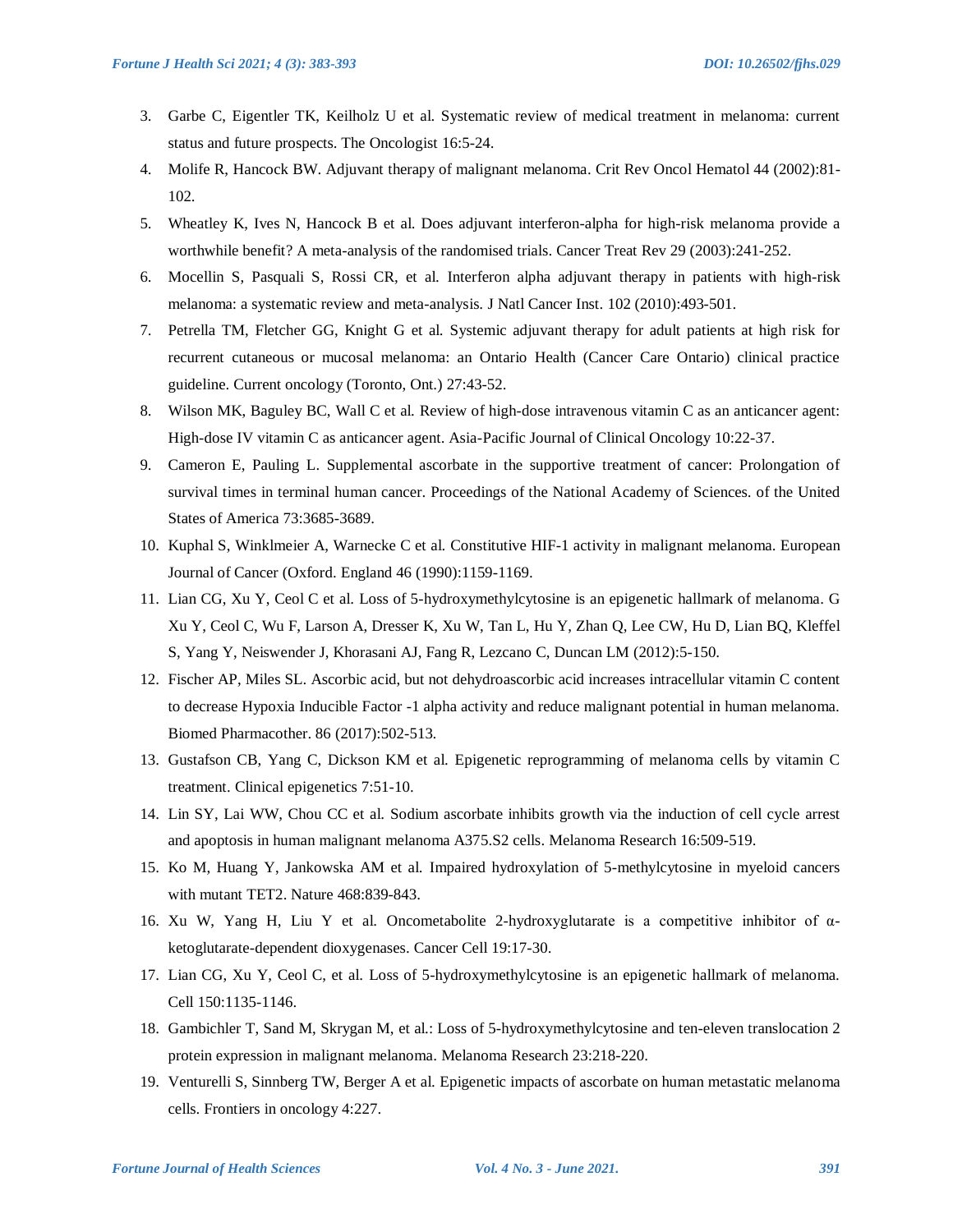- 20. Schleich T, Rodemeister S, Venturelli S et al. Decreased plasma ascorbate levels in stage IV melanoma patients. Metabolism and Nutrition in Oncology. 1:2-6.
- 21. Cavicchio C, Benedusi M, Pambianchi E, et al.: Potassium Ascorbate with Ribose: Promising Therapeutic Approach for Melanoma Treatment. Oxidative medicine and cellular longevity 2017:4256519.
- 22. Chen XY, Chen Y, Qu CJ et al. Vitamin C induces human melanoma A375 cell apoptosis via Bax- and Bcl-2-mediated mitochondrial pathways. Oncology letters 18:3880-3886.
- 23. Chen Q, Espey MG, Krishna MC et al. Pharmacologic ascorbic acid concentrations selectively kill cancer cells: Action as a pro-drug to deliver hydrogen peroxide to tissues. Proceedings of the National Academy of Sciences. of the United States of America 102:13604-13609.
- 24. Chen Q, Espey MG, Sun AY et al. Ascorbate in pharmacologic concentrations selectively generates ascorbate radical and hydrogen peroxide in extracellular fluid in vivo. Proceedings of the National Academy of Sciences. of the United States of America 104:8749-8754.
- 25. Chen Q, Espey MG, Sun AY, et al. Pharmacologic doses of ascorbate act as a prooxidant and decrease growth of aggressive tumor xenografts in mice. Proceedings of the National Academy of Sciences. of the United States of America 105:11105-11109.
- 26. Mustafi S, Sant DW, Liu ZJ, et al.: Ascorbate induces apoptosis in melanoma cells by suppressing Clusterin expression. Scientific reports 7 1038:41598-017.
- 27. Mustafi S, Camarena V, Volmar CH et al. Vitamin C Sensitizes Melanoma to BET Inhibitors. Cancer research 78:572-583.
- 28. Jain AK, Barton MC: Bromodomain histone readers and cancer. Journal of Molecular Biology 429:2003- 2010.
- 29. Cha J, Roomi MW, Ivanov V et al. Ascorbate supplementation inhibits growth and metastasis of B16FO melanoma and 4T1 breast cancer cells in vitamin C-deficient mice. International journal of oncology 42:55- 64.
- 30. Fidler IJ. Molecular biology of cancer: invasion and metastasis. In: De Vita VT, Hellman S, Rosenberg SA, editors. Cancer: Principles and Practice of Oncology. 5th edition. Lippincott-Raven; Philadelphia PA (1997):135-152.
- 31. Rath M, Pauling L. Plasmin-induced proteolysis and the role of apoprotein(a), lysine and synthetic analogs. Orthomol Med. 1992;7:17-23.
- 32. Tremante E, Santarelli L, Lo Monaco E et al. Sub-apoptotic dosages of pro-oxidant vitamin cocktails sensitize human melanoma cells to NK cell lysis. Oncotarget 6:31039-31049.
- 33. Miles SL, Fischer AP, Joshi SJ et al. Ascorbic acid and ascorbate-2-phosphate decrease HIF activity and malignant properties of human melanoma cells. BMC cancer 15 1186:12885-015.
- 34. Kuiper C, Dachs GU, Munn D et al. Increased tumor ascorbate is associated with extended disease-free survival and decreased hypoxia-inducible factor-1 activation in human colorectal cancer. Frontiers in Oncology 4:10.
- 35. Wang K, Jiang H, Li W et al. Role of Vitamin C in Skin Diseases. Frontiers. in physiology 9:819.